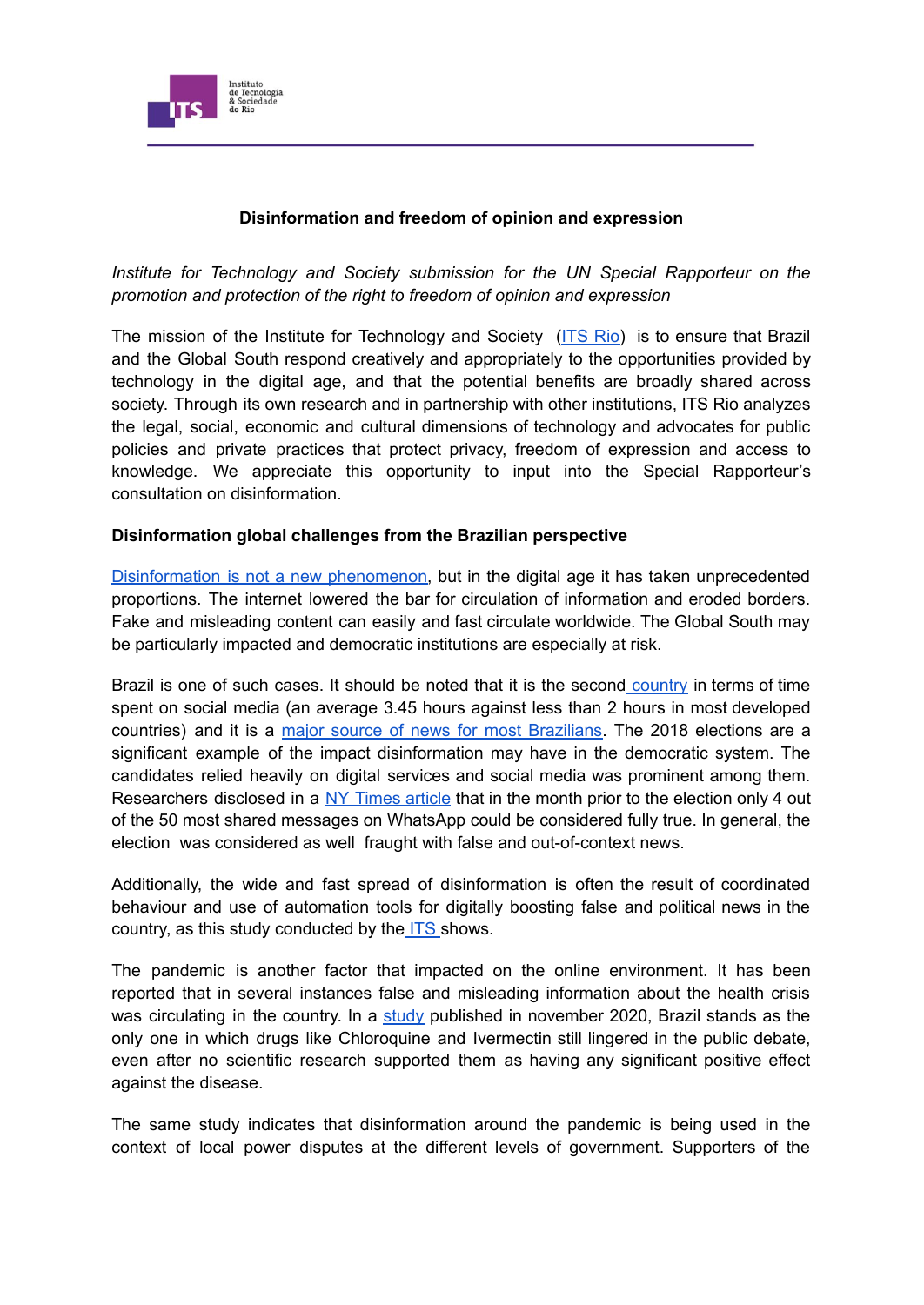President are reported to discredit the safety of vaccines produced in the country under the *aegis* of opposing governors. 1

The Report is structured in three sections providing an overview of the efforts implemented by (i) the government, (ii) tech companies and (ii) civil society in order to curb the problem in Brazil. They will highlight opportunities and risks to implement and guarantee human rights particularly freedom of expression, access to information and privacy - in the Global South.

# **1. Brazilian Government efforts to fight disinformation**

Disinformation was perceived as a major challenge by all levels of government in Brazil. This provided a scenario where both the Legislative and the Judiciary acted in order to tackle causes and effects of the phenomenon.

Chief amongst the initiatives were a series of bills proposed in Congress to discuss how to deal with the subject through several lenses from criminalization of conducts to proposing several obligations to internet service providers (intermediary enterprises mostly). Congress also established a bicameral parliamentary inquiry commission to investigate an alleged 'disinformation network' financed with public funds.

The Judiciary was called as well to deal with numerous complaints of 'fake news' dealing with defamation, attacks to personal honor, intimacy, bullying among others. Claims were both under civil and criminal procedures. The Supreme Court too opened a controversial inquiry under the allegation that both the institution itself (the Court) was the target of a disinformation campaign and its members. As the procedure was started *proprio motu* by the Justices themselves, there were allegations of violations of due process and bias, which is reported to have been referred to the [Inter-American](https://oglobo.globo.com/brasil/ptb-pede-oea-suspensao-de-inqueritos-no-stf-que-investigam-fake-news-atos-antidemocraticos-24594329) Human Rights Commission.

# **2. Legislative Initiatives**

## **2.1. Brazilian Legal Landscape**

Brazil does not have a legal definition of disinformation, fake news, or informational disorder. Often, criminal law - libel, defamation, disturbing the electoral process, false communications of crimes, slanderous denunciations, and other infractions - is used as a way to deal with the phenomenon. This, however, raises a series of difficulties as such instruments are not well suited to keep up with the pace, volume, velocity and impact of disinformation online and may run counter to the human rights protected within the Constitution and international obligations.

 $1$  This was the case for instance, the president of the Palmares Foundation (a Brazilian federal foundation) wrote on [Twitter:](https://twitter.com/sergiodireita1/status/1271285968281075712) 'I am from São Paulo and I appeal to my family members, to whom I wish all the good in the world: do not take the Chinese vaccine from Doria!'. The statement until February 10 (date of writing of this input) had almost 20,000 likes and was retweeted more than 3.6k times and was still available on the social media platform. According to [Yahoo](https://br.noticias.yahoo.com/nas-redes-sociais-apoiadores-bolsonaro-182737405.html) news, the following message from Roberto Jefferson, Brazilian politician close to Bolsonaro, has been replicated more than 4,000 times on Twitter: "Chinese laboratory creating vaccine against Chinese virus and with research sponsored by a governor who is a great partner of China? I don't want this vaccine, how about you?".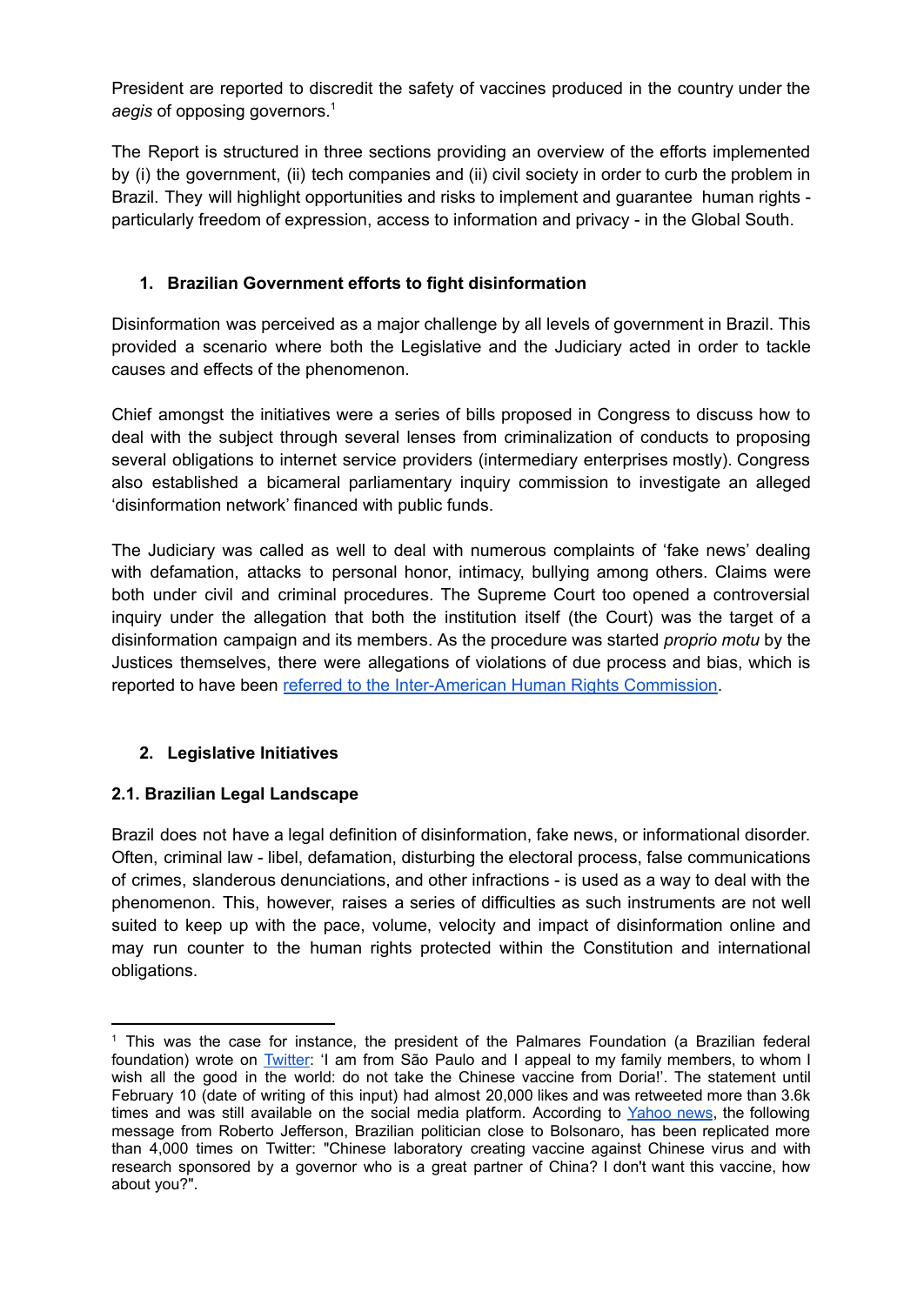Several bills have been put forward in Congress to change this scenario. Their strategies refer to: (i) revisiting the liability of internet internet intermediaries - it should be noted that under the current Brazilian legislation (Internet Bill of Rights) intermediaries are *not* liable for content generated by third parties, unless they do not comply with a judicial decision of content removal; (ii) enhancing obligations to intermediaries to collect and store data (despite data protection minimization obligations); (iii) limiting cryptography; (iv) adding to the penal code and other criminal legislations crimes connected to information disorder; and (v) enhancing investigative powers.

In the following sections positive and negative aspects referred to such proposals will be highlighted. The relevance of this exercise is to showcase the plethora of options that may impact the enjoyment of human rights, particularly freedom of expression both in Brazil and in the world. Many of the proposals pushed forward in the country echo other international initiatives.

## **2.2 Internet Bill of Rights - the** *juste milieu* **may bow under pressure**

One of the ways pursued to deal with online disinformation is through regulation of content moderation and mechanisms in order to hold platforms liable (and accountable) for the content available in their services. In this sense, the Brazilian regulatory framework is considered one of the most balanced and a great achievement. The [Brazilian](https://itsrio.org/wp-content/uploads/2018/02/v5_com-capa__pages_miolo_Brazil-Internet-Bill-of-Rights-A-closer-Look.pdf) Internet Bill of [Rights](https://itsrio.org/wp-content/uploads/2018/02/v5_com-capa__pages_miolo_Brazil-Internet-Bill-of-Rights-A-closer-Look.pdf) (Law No. 12.965/2014) is the result of a long collaborative process with a broad multistakeholder support. It establishes the guiding principles for internet governance in the country which include freedom of expression, access to information and privacy.

Article 19 of the aforementioned bill created a liability regime for internet providers - social media, video sites, encyclopedias, messaging apps, and any platform (including news) that contains comments and contributions from its users - known as **judicial notice and takedown.**

Pursuant to Article 19, technology companies are not liable for the acts of third parties (their users) until a court order states that the content is illegal. From that moment on, if they do not remove the content (text, photos or video) they become responsible for it. The exception is due to content that justifies quick removal mechanisms, such as nudity or unauthorized pornography ("revenge porn"), which are regulated under article 21.

On the other hand, platforms may be liable for their own actions - removing or reducing the availability of content. Several users, feeling harmed by the removal of pages, videos and photos, have already sued providers in Brazilian courts. Please note that Brazil does not have an immunity for actions of content moderation, such as Section 230 provides for in the US.

Hence, this highlights a compromise achieved under the Internet Bill of Rights, a *juste milieu*, where as a principle individuals are allowed free speech online and platforms are incentivised to moderate content under a responsible manner, knowing that their actions should respect individual rights. It is incumbent on the Courts - and not technology companies - to take a definitive decision on whether a specific content is legal or illegal, holding service providers liable only if they do not comply with a court order.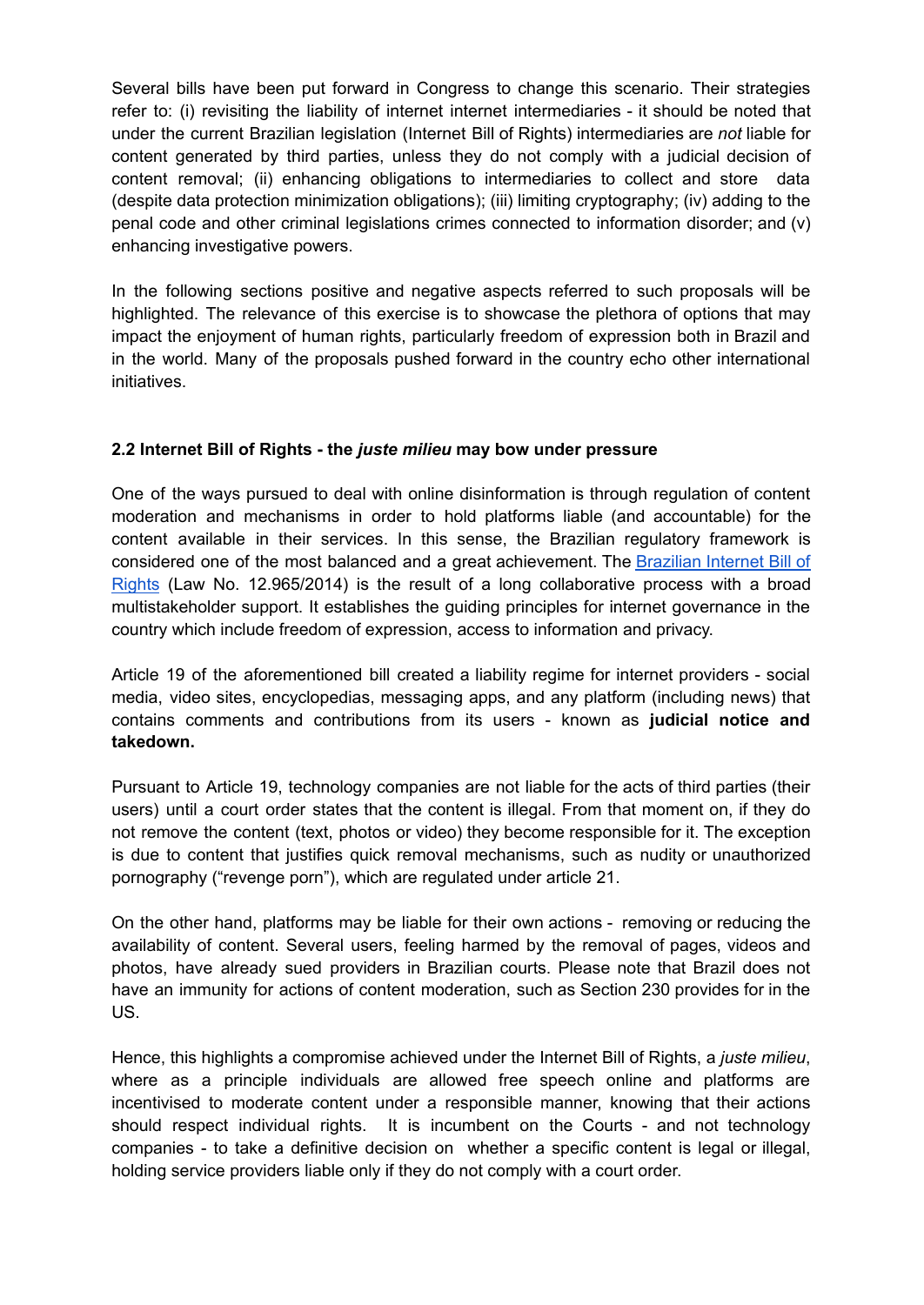However, there is an outcry that this regime may not be effective particularly against disinformation campaigns. Thus, several initiatives propose amending the Internet Bill of Rights with a varying degree of risks for enjoyment of human rights in the country.

# **2.3 'Disinformation' Draft Bills**

Today, more than 50 proposals about disinformation are under analysis, which, in summary, would:

- address the criminalization of the dissemination or sharing of false or incomplete information on the internet,
- hold social media liable when untrue materials are posted on the internet and the content is not removed within twenty-four hours,
- force social media platforms to provide filters and tools to prevent the dissemination of harmful information, and
- hold content providers and providers of internet services liable for damages caused by the dissemination of fake news on the internet.

## **○ Draft Bill # 2630/2020 - The 'Fake News' Bill 2**

One of the bills that most reverberated in recent times and was approved in one of the legislative houses was Draft Bill # 2630/2020, also known as 'Fake News' Bill. The processing of the project involved a series of problems, largely because of its fast pace allowing less than optimal social participation. This is a huge contrast with the collaborative history of the Internet Bill of Rights.

The bill has undergone notable changes, with different versions being published every few days. In its various versions, the bill raised several controversies about the control of platforms and users. In the version approved by the Federal Senate, some of these criticisms were absorbed and many of the provisions in question were removed from the text. Many controversial clauses, however, were kept, such as an obligation to mass collect and store information regarding message exchanges in order to be able to trace origin and spread of messages - disregarding privacy concerns and circumventing encryption protocols.

In this scenario, the 'Fake News' Bill accumulates national and international criticisms: from [Human](https://www.hrw.org/pt/news/2020/06/24/375579) Rights Watch, the Global [Network](https://globalnetworkinitiative.org/gni-concerns-brazil-fake-news-law/) Initiative, to the [National](https://app.rios.org.br/index.php/s/zq76NmPPHCjfMEX) Human Rights Council and this UN rapporteur for freedom of expression and opinion. The [Direitos](http://plfakenews.direitosnarede.org.br/new-disinformation-draft-bill-in-brazil-threatens-freedom-of-expression-and-users-privacy/) na Rede Coalition, articulation between 39 civil, academic and digital rights activists in Brazil, including ITS, has repeatedly pointed out the project's risks and failures besides its lack of social support and participation on its construction.

ITS highlighted in this [technical](https://itsrio.org/wp-content/uploads/2020/06/Nota-Te%CC%81cnica-ITS-PLs-contra-fake-news.pdf) note the problems in rushing the processing and conceptual inaccuracies in its text. Among which key takeaways are:

<sup>&</sup>lt;sup>2</sup> There's an unofficial english [version](http://bit.ly/br_fakenewsbill) made available by [CTS/FGV](https://twitter.com/ivarhartmann/status/1282678963135971334).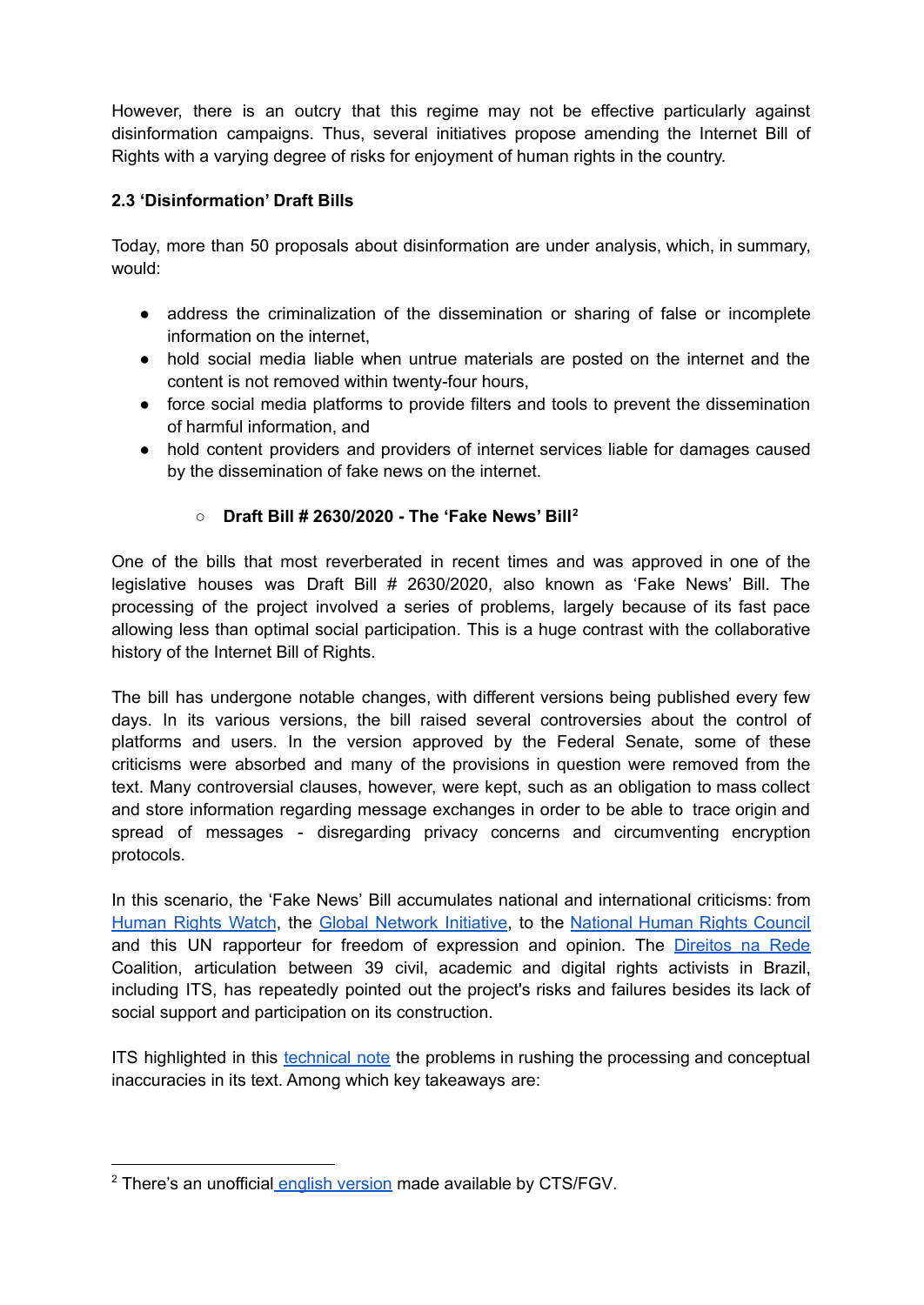- **The text may encourage censorship and undermine freedom of expression on the Internet.** It reverses one of the greatest advances brought about by Brazil's Internet Bill of Rights as the bill may lead platforms to monitor all content published by users and intent as they may be liable for third party publications on their platforms. Thus, providers may aggressively remove legal content that has the slight hint of not being in accordance with the law; reversing a presumption in favor of free speech to one against Platforms will be prong to police content and become in fact gatekeepers. The 'chilling effect' this obligation may have on speech can hardly be ignored.
- **The text brings imprecise definitions:** imprecise or even conflicting definitions with other legal texts can lead to confusion and may give rise to abuses of power and the attribution of police functions to platforms, in order to define "disinformation" in freedom of speech violation cases. For instance, there are no reservations about misinformation, which can sometimes be the result of the action of an ill-informed user or a journalistic error. These cases of bad information do not have the expected intentionality of the misinformation and deserve different treatment.
- Users suspected of creating bots or anonymous accounts may be required to **present IDs to technology companies (mass identification), without a court order:** accounts could be reported as suspicious for a wide variety of reasons including, in theory, political disputes. Also, conditioning the registration on social media to the presentation of documents in a country where millions of people still lack legal proof of ID could exacerbate an already present digital divide.

## **● Draft Bill #246/2021**

The **Bill [#246/2021](https://www.camara.leg.br/proposicoesWeb/fichadetramitacao?idProposicao=2269422)** establishes a civil liability regime for internet application providers in cases of content moderation, not only for removal, yet for content labeling as well. The Draft Bill #246 seems to transplant a discussion very much alive in the United States regarding an immunity for content moderation under Section 230 of the Communications Decency Act (known as "good [Samaritan](https://www.law.cornell.edu/uscode/text/47/230)"). This legal measure is at best superfluous, as, as mentioned earlier, this immunity never existed in Brazil. Platform actions directly on the content are "acts of the platform" and as such not covered by the immunity in article 19 of the Brazilian Internet Bill of Rights.

If internet companies end up acting abusively and remove or even label content wrongly they may be liable. Brazil already has several cases in which the author of posts or the holder of improperly removed accounts won their cases in the Judiciary. Brazilian courts have already [condemned](https://www.jota.info/paywall?redirect_to=//www.jota.info/coberturas-especiais/liberdade-de-expressao/parodia-youtube-google-condenado-09042018) Google, for example, for mistakenly removing parodies of songs claiming it was a copyright infringement. A congressman has already won a lawsuit against Facebook because the company removed his account alleging that he was spreading fake news and the company was [forced](https://www.uol.com.br/tilt/noticias/redacao/2019/12/03/posts-de-novo-no-ar-facebook-perde-para-eduardo-bolsonaro-na-justica.htm) to republish the posts. Likewise, it has already [condemned](https://www.tjdft.jus.br/institucional/imprensa/noticias/2018/julho/turma-mantem-condenacao-do-facebook-por-desativar-pagina-de-deputado) [Facebook](https://www.tjdft.jus.br/institucional/imprensa/noticias/2018/julho/turma-mantem-condenacao-do-facebook-por-desativar-pagina-de-deputado) for mistakenly removing a deputy's fanpage. That is, the tech companies responsibility for moderation activity already occurs without the need for a new law.

The danger for human rights may not be the obligations present in the proposed bill, but the environment it creates. It seems to embolden an environment against freedom of expression online, focusing on reshaping the equilibrium set in the Internet Bill of Rights and pushing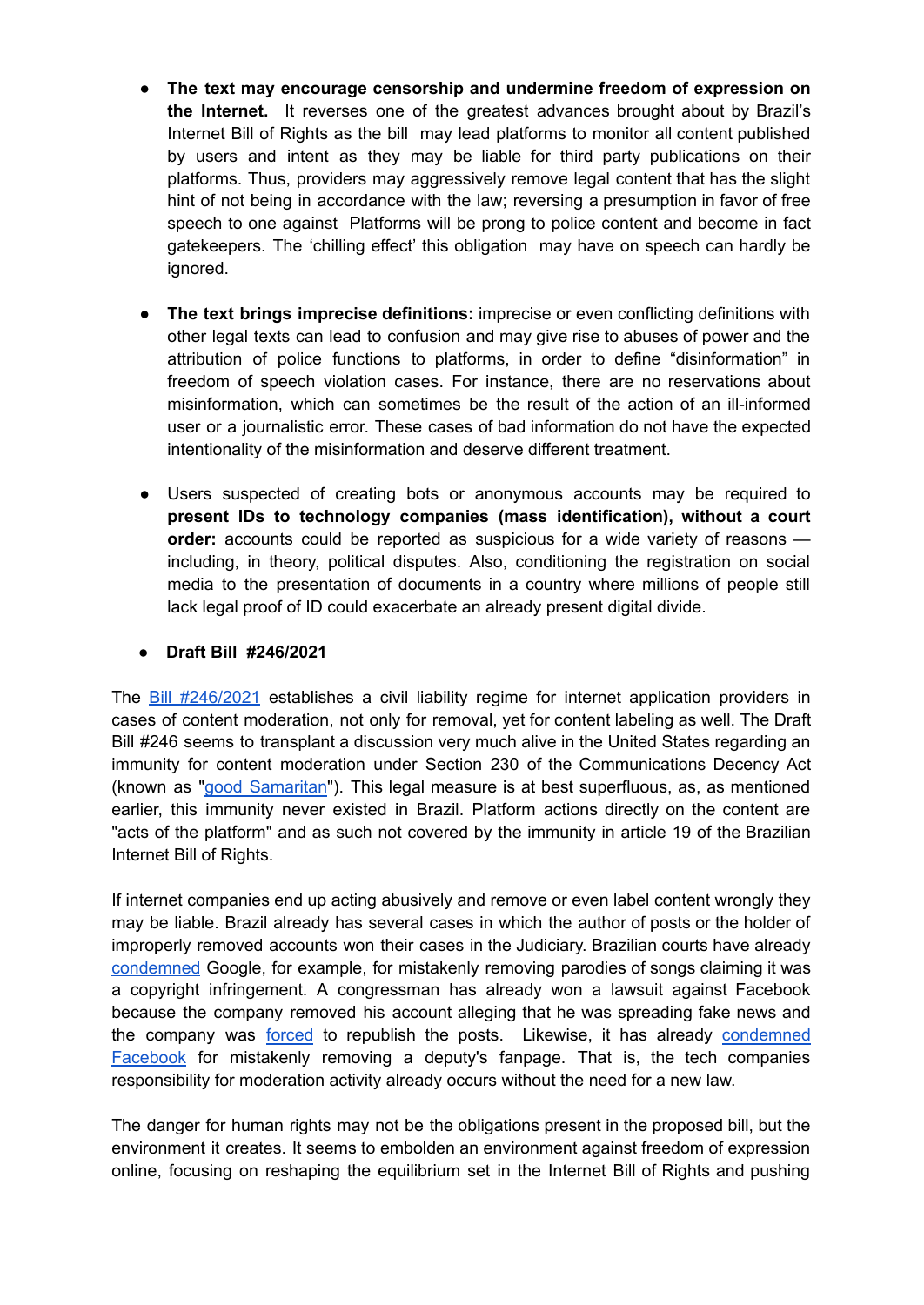internet companies to shield speech that may be discriminatory, offensive or may even insight violence.

### **● Draft Bill # 291/2021**

The Bill [#291](https://www.camara.leg.br/proposicoesWeb/fichadetramitacao?idProposicao=2269506) was presented earlier February this year. The Draft Bill aims to prohibit the removal of messages from users by an application provider in disagreement with the constitutional guarantees of freedom of expression, communication and expression of thought. However, it should be noted that, as it stands, the bill may have a limited reach.

The Bill adds to the Brazilian Internet Bill of Rights providing for the nullity of any contractual clauses and the terms of use related to the provision of internet application services that foresees the take down of user content due to political orientation or expression of an opinion. Today, in theory, there is no term of use that allows deletion of content for "political orientation or expression of opinion".

This Bill, if approved, may as well have a 'chilling effect' on tech companies using their terms of use as justification to remove content as they may be held subject to high penalties. The vague nature of the terms used in the proposed bill increases such risk.

## **2.4 'Fake News' Parliamentary Inquiry Commission ('Fake News CMPI')**

The Parliamentary Inquiry Commission on 'fake news' ('Fake News CPMI') is closely associated with the increase in proposed bills on disinformation. The Commission was motivated by allegations of "cyber attacks against [democracy](https://legis.senado.leg.br/comissoes/comissao?0&codcol=2292) and the public debate, online [harrassement,](https://legis.senado.leg.br/comissoes/comissao?0&codcol=2292) the use of fake profiles to influence the 2018 elections, enticement of children in hate crimes and suicide, and attacks against [authorities"](https://legis.senado.leg.br/comissoes/comissao?0&codcol=2292).

In December of 2019, house representative Joice Hasselmann testified exposing a group called "[office](https://www.zdnet.com/article/fake-news-probe-in-brazil-exposes-office-of-hate-within-government/) of hate" within President Jair Bolsonaro's government. [According](https://opiniao.estadao.com.br/noticias/notas-e-informacoes,a-cpmi-das-fake-news,70003233521) to [Hasselmann](https://opiniao.estadao.com.br/noticias/notas-e-informacoes,a-cpmi-das-fake-news,70003233521), almost BRL 500,000 have already been proven to have been spent to pursue political opponents, by daily global and national news reports as well as sentiment analysis, which are used to guide decision-making, as well as extensive use of bots to spread misinformation online. 'I suggest to follow the money trail as we are talking about millions', Hasselmann argued.

As it became clear, one of CPMI's main contributions was the identification of financing practices for disinformation campaigns, which motivates bills by first identifying the fake news industry's "follow the money" strategy. Fake News CPMI was extended for an additional 180 days and would include the spread of disinformation about the COVID-19 pandemic, since as the coronavirus spread through Brazil, [ominous](https://laut.org.br/en/contaminated-science/) stories began filtering out [through](https://laut.org.br/en/contaminated-science/) social media, often via lawmakers with thousands of followers.The risks of spread of disinformation gained new urgency because of the seriousness of the health issue.

One of the positive points of the work carried out by the Commission was the fact that a [wide](https://legis.senado.leg.br/comissoes/audiencias?1&codcol=2292) range of [actors](https://legis.senado.leg.br/comissoes/audiencias?1&codcol=2292) were heard. Journalists, experts in combating disinformation and tech companies provided testimony. According to the rapporteur of the [Commission,](https://www.camara.leg.br/noticias/697452-relatora-da-cpmi-das-fake-news-elogia-acoes-do-tse-de-combate-a-desinformacao/) these inputs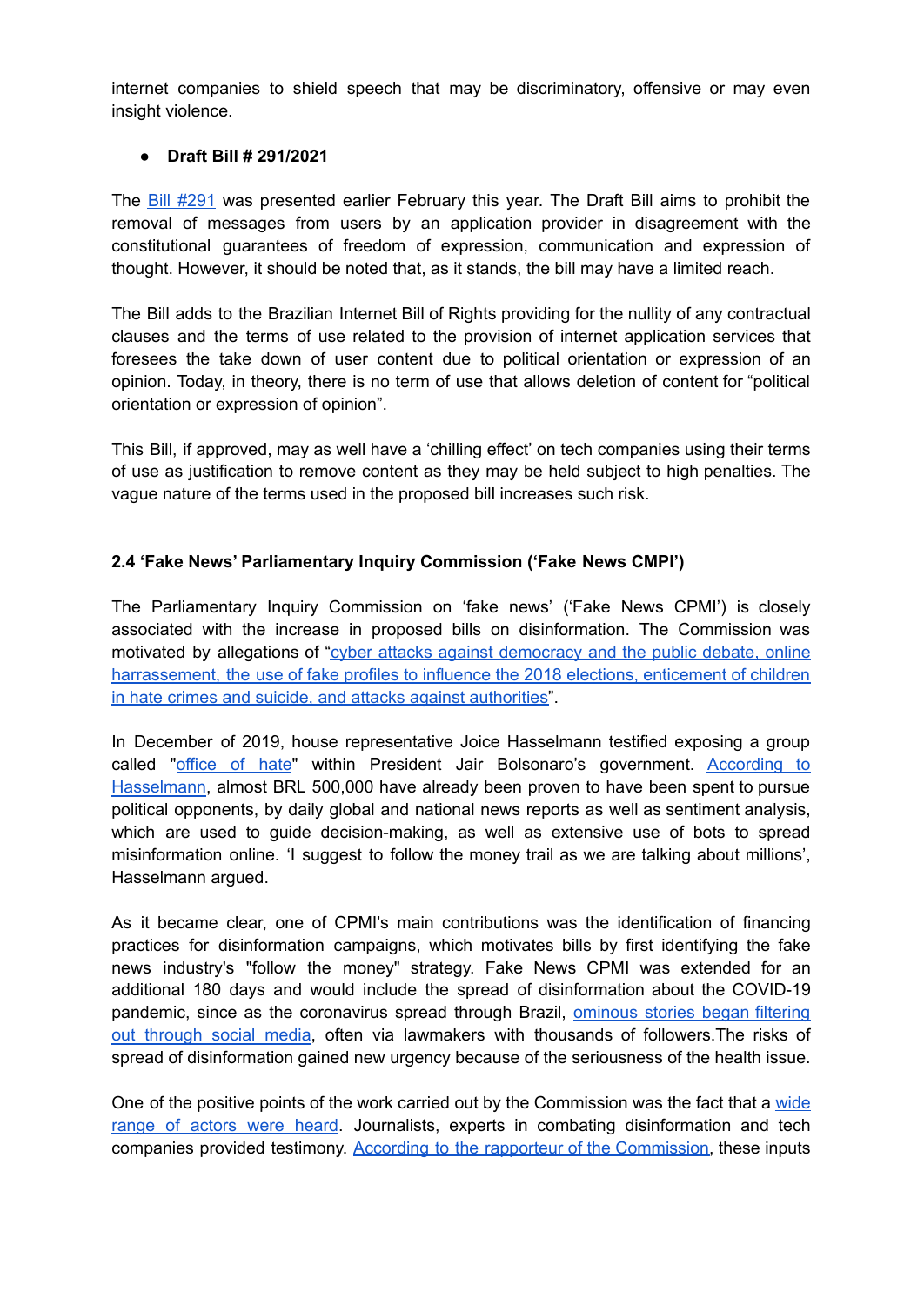will inform the legislative house to "establish legislation that can punish culprits without jeopardizing freedom of expression".

## **3. Judicial initiatives - 'blocking orders'**

In March 2019, Justice Dias Toffoli, Federal Supreme Court's President at that time, ordered the [opening](http://www.stf.jus.br/portal/cms/verNoticiaDetalhe.asp?idConteudo=406357) of an inquiry which became known the 'Fake News inquiry' [\(Inquiry](http://portal.stf.jus.br/processos/detalhe.asp?incidente=5651823)  $N^{\circ}$  4781) to investigate the alleged existence of slander, threats and fraudulent reports against the Court, its members and relatives. 3

Justice Alexandre de Moraes, inquiry's rapporteur, issued several controversial decisions during its proceedings. The magistrate ordered social networks Facebook and Twitter to block access to the accounts of 16 individuals being investigated for allegedly spreading disinformation and hate speech online. However, after national blocking, users outside of Brazil, or who use a VPN, continue to be able to access the accounts. Justice Moraes is reported to have requested global [suspension](https://www.dw.com/en/brazil-top-court-sets-precedent-by-banning-global-access-to-social-media-accounts/a-54452807) of the profiles after realizing that the blockade he ordered earlier had a reduced impact. The event had a further repercussion, as one of the 16 who had their accounts globally blocked was able to use another account to make a very controversial statement.

Specialists and academics criticized the controversial decision. which at first was [objected](https://olhardigital.com.br/en/2020/07/31/news/facebook-will-not-block-global-access-to-fake-news-survey-accounts/amp/) to by [Facebook](https://olhardigital.com.br/en/2020/07/31/news/facebook-will-not-block-global-access-to-fake-news-survey-accounts/amp/) and Twitter. The company stressed that any order with global effect should be treated with caution as not to impact the rights of individuals in other countries. Later higher fines and the risk of criminal liability to one of their [employees](https://www.reuters.com/article/uk-facebook-brazil/facebook-puts-global-block-on-brazils-bolsonaro-supporters-idUKKBN24X3XO?edition-redirect=uk) lead the companies to compliance, pending an appeal. It has been [reported](https://oglobo.globo.com/brasil/ptb-pede-oea-suspensao-de-inqueritos-no-stf-que-investigam-fake-news-atos-antidemocraticos-24594329) that the procedure was brought to the Inter-American Court of Human Rights attention alleging violations of the rights of the investigated, including freedom of expression, information and the press.

The Rapporteur is requested to dwell on the proper extent of judicial order. Taking into consideration that countries differ on how to implement certain rights - such as freedom of expression - and how to balance them against each other, it is to expect that **global orders that may impact human rights should be an exception and only applicable in situations of global consensus or to protect** *jus cogens.*

#### **4. Tech Companies' Initiatives**

#### **4.1 Introducing Friction to Information Ecosystems**

A promising way to curb disinformation on social media platforms is by introducing friction to the information ecosystems they have helped create and now inhabit. This practice is relatively new - it gained steam during the 2020 presidential election in the US - but its impacts have been mostly positive for two reasons: (1) by decreasing the speed with which information is shared on social media, friction-inducing measures buy more time for users, fact-checkers and platforms to act and tackle disinformation campaigns, and (2) by relying

<sup>&</sup>lt;sup>3</sup> This measure raised controversy regarding the legality of the processing, as it was initiated ex officio, that is, without request of another body, such as the Public Ministry, the Attorney General's Office or a police authority.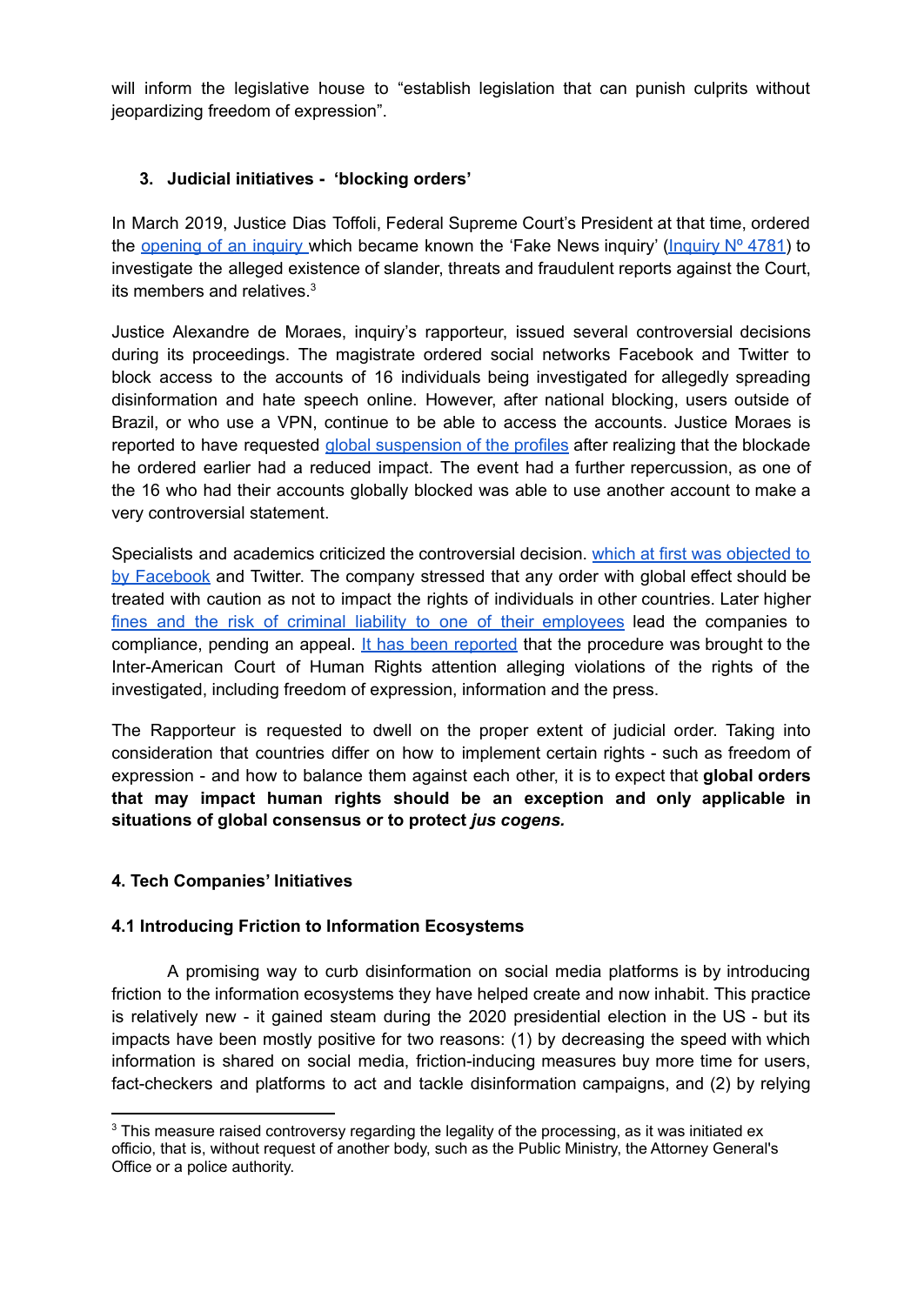on a nudge-like approach, these measures have only a minor (and at times non-existent) impact on freedom of expression.

Friction-inducing initiatives are basically small design tweaks introduced to the platform with the objective of making information flagged as potentially false or misleading less protuberant and harder to find or share. As the New York [Times](http://nytimes.com/2020/11/05/technology/facebook-twitter-election.html) noted in a piece describing how Facebook and Twitter behaved on election day in the US, 'it's a telling sign of self-awareness, as if Ferrari had realized that it could only stop its cars from crashing by replacing the engines with go-kart motors'. Since their emergence in the 2000s and early 2010s, digital platforms fostered spaces where information could be shared seamlessly and serious journalistic investigations by the Times would appear side by side with bogus articles by the weeks-old Denver Guardian.

Another way to look at it is by analyzing the evolution of Facebook's (in)famous motto: 'move fast and break things'. The problem is that by moving way too fast and failing to notice the downsides associated with the speed with which information was being shared throughout its frictionless platform, Facebook came very close to breaking a very important thing: the truth. The company later [updated](https://www.businessinsider.com/mark-zuckerberg-on-facebooks-new-motto-2014-5) its motto to 'move fast with stable infrastructure'. This is another telling sign of self-awareness. The company now understands that, in order to move fast *safely*, its infrastructure should be built over a sturdy foundation capable of addressing the downsides of high-speed information beforehand. No more 'moving fast, breaking things, and fixing it later'.

In this input, we would like to highlight some of these friction-inducing measures. Please note that we are not aiming for a comprehensive list. The first noteworthy example comes from Twitter when the company introduced a 'read before you retweet' prompt to its users in September of 2020. The idea is to nudge people into reading the articles they intend to share before they actually click 'retweet'. As the company [noted](https://www.theverge.com/2020/9/25/21455635/twitter-read-before-you-tweet-article-prompt-rolling-out-globally-soon) in a tweet of its own, 'sharing an article can spark a conversation, so you may want to read it before you Tweet it'. If a user tries to share an article he or she did not read, Twitter would show a screen saying that 'headlines don't tell the full story' and that the user 'can read the article on Twitter before Retweeting'.

This is an important innovation because sensational headlines are often used by bad actors to spread false or misleading information on social media. According to the Washington Post, a 2016 study by scientists at Columbia University and the French National Institute found that '59% of links shared on social media have never actually been clicked: In other words, most people appear to retweet news without ever reading it'. By introducing friction to the retweet function, Twitter took a huge step towards fixing the problem. According to the company's own [metrics](https://www.theverge.com/2020/9/25/21455635/twitter-read-before-you-tweet-article-prompt-rolling-out-globally-soon), 'people open articles 40% more often after seeing the prompt' and 'some people didn't end up RTing after opening the article', which points to a more informed conversation around the articles and decreases the chances that people will end up boosting false or misleading headlines.

Another interesting innovation was also introduced by Twitter during the presidential election in the US. The company decided to temporarily change the retweet function to nudge people into adding their own "quotes" before sharing a piece of content. As The [Verge](http://theverge.com/21524092/twitter-temporarily-changing-retweet-quote-tweet-election) noted, 'Twitter is hoping that by introducing some friction into the process, people might better consider exactly what they're retweeting or take the opportunity to add their own perspective'. Although prompting users into adding their unique perspectives to the debate promotes a more informed debate and curbs disinformation, Twitter [rolled](https://www.theverge.com/2020/12/16/22179634/twitter-retweets-return-revert-quote-tweet-prompt) back the changes after noting that 45% of Quote Tweets were 'single-word affirmations and 70% had less than 25 characters'. It remains to be seen if a 'Quote Tweet Prompt 2.0' can learn from this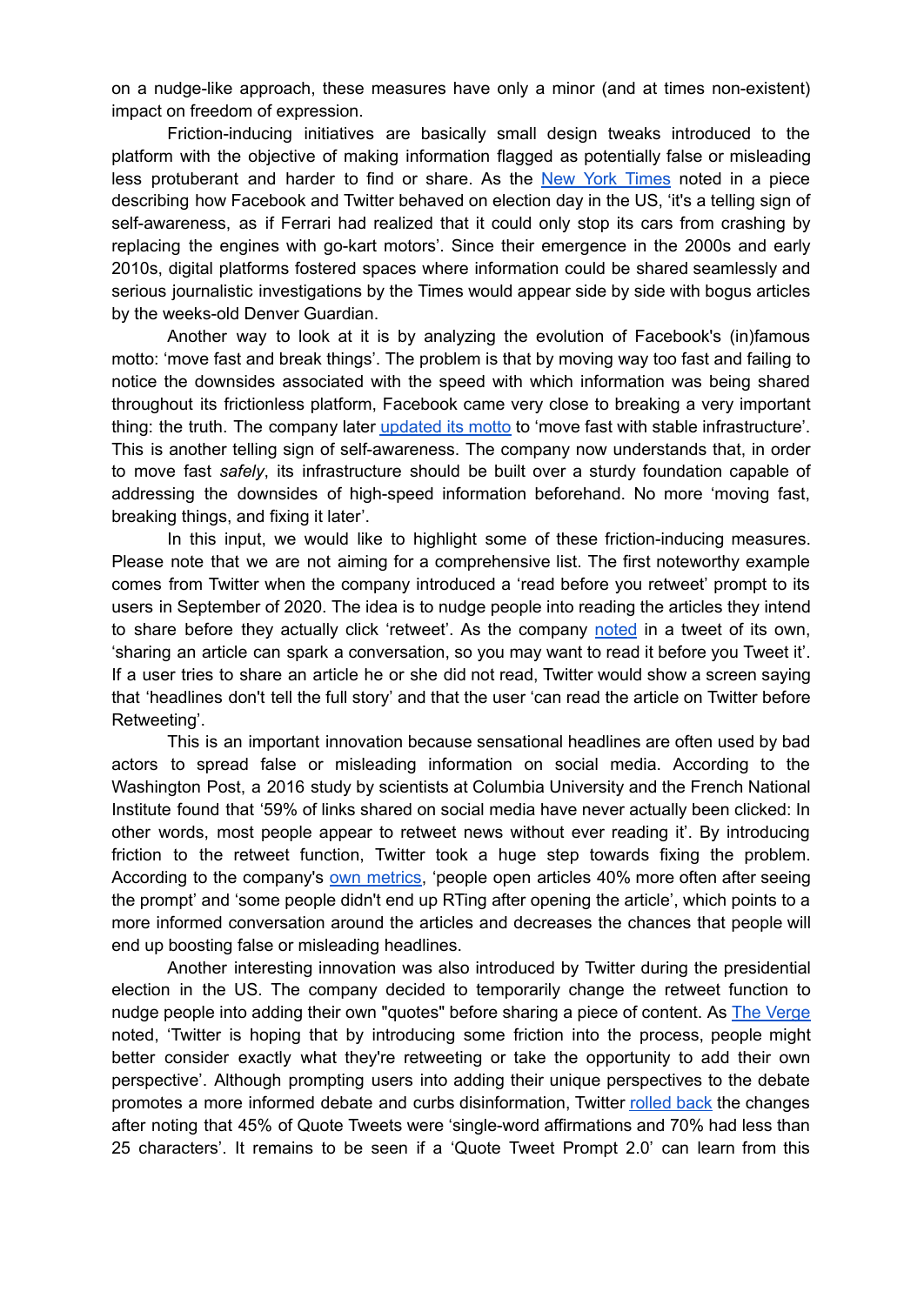experience and efficiently nudge people into joining the conversation in a more meaningful way.

Facebook also experimented with a number of temporary, friction-inducing measures during the 2020 election in the US. In a summary of the most important changes, the [New](http://nytimes.com/2020/11/05/technology/facebook-twitter-election.html) York [Times](http://nytimes.com/2020/11/05/technology/facebook-twitter-election.html) noted that the company has 'put in place a new, cumbersome approval process for political advertisers, and blocked new political ads in the period after Election-day. It throttled false claims, and put in place a "virality circuit-breaker" to give fact-checkers time to evaluate suspicious stories. And it temporarily shut off its recommendation algorithm for certain types of private groups, to lessen the possibility of violent unrest'. In other words, Facebook temporarily replaced the engine of its Ferrari to allow fact-checkers and engineers to keep track of the vehicle and, if necessary, change tracks.

Furthermore, Facebook also introduced friction to its share function to help fight COVID-19 disinformation. The company calls the approach 'Informative Sharing' and it consists of offering people more background information on a given content before they click 'share'. According to OneZero, 'Facebook added notification screens making people pause, just for a moment, and consider some context before they share COVID-19 related posts, and outdated articles as well'. This is consistent with MIT Professor David Rand's research on 'scalable accuracy nudge [intervention'](https://news.mit.edu/2020/share-covid-19-misinformation-0709). According to Rand, nudging people into thinking about the accuracy of a COVID-19 information before they share it significantly reduces the likelihood that they will pass along false or misleading information.

From the point of view of human rights law, **design tweaks that introduce friction to information ecosystems may be a solution that encroaches less upon freedom of expression in a significant way.** After all, most of the initiatives described above are nudges or, to put it differently, attempts to push human behavior in a certain direction without directly restricting people's options or overly patronizing them. For example, when Twitter shows its users a screen asking if they would like to read the article before sharing, the company is not restricting user's rights, only nudging the user to contribute to a more informed conversation online, making them more aware of what they are sharing. If the user decides that it is not in his or her best interest to actually read the content before retweeting it, he or she can simply ignore the prompt and move forward with the post.

This strategy is not without its risks. The decision on what to 'nudge' and in which direction may impact content and may have an effect on people's choices. **Transparency concerning architectural changes is paramount in order to be compatible with human rights**.

#### **4.2 Focusing on Big and Prominent Profiles**

Focusing on large accounts has shown to be effective in curbing disinformation on social media. These companies often stress how difficult it is to monitor content on the platform, identify instances of misinformation or disinformation that violate their community standards and, finally, act accordingly. However, recent developments in the field point to a somewhat different direction. The experience with the deplatforming of former US President Donald J. Trump shows that platforms can go a long way in the fight against false or misleading information by monitoring large accounts that are responsible for a disproportionate share of bogus content. Nevertheless, unlike friction-inducing measures, **this practice raises serious concerns about human rights violations**, especially the right to free expression and the right to equality.

In a groundbreaking research on mail-in voter fraud in the US, Harvard Law Professor Yochai Benkler and his coauthors [found](https://cyber.harvard.edu/publication/2020/Mail-in-Voter-Fraud-Disinformation-2020) that 'contrary to the focus of most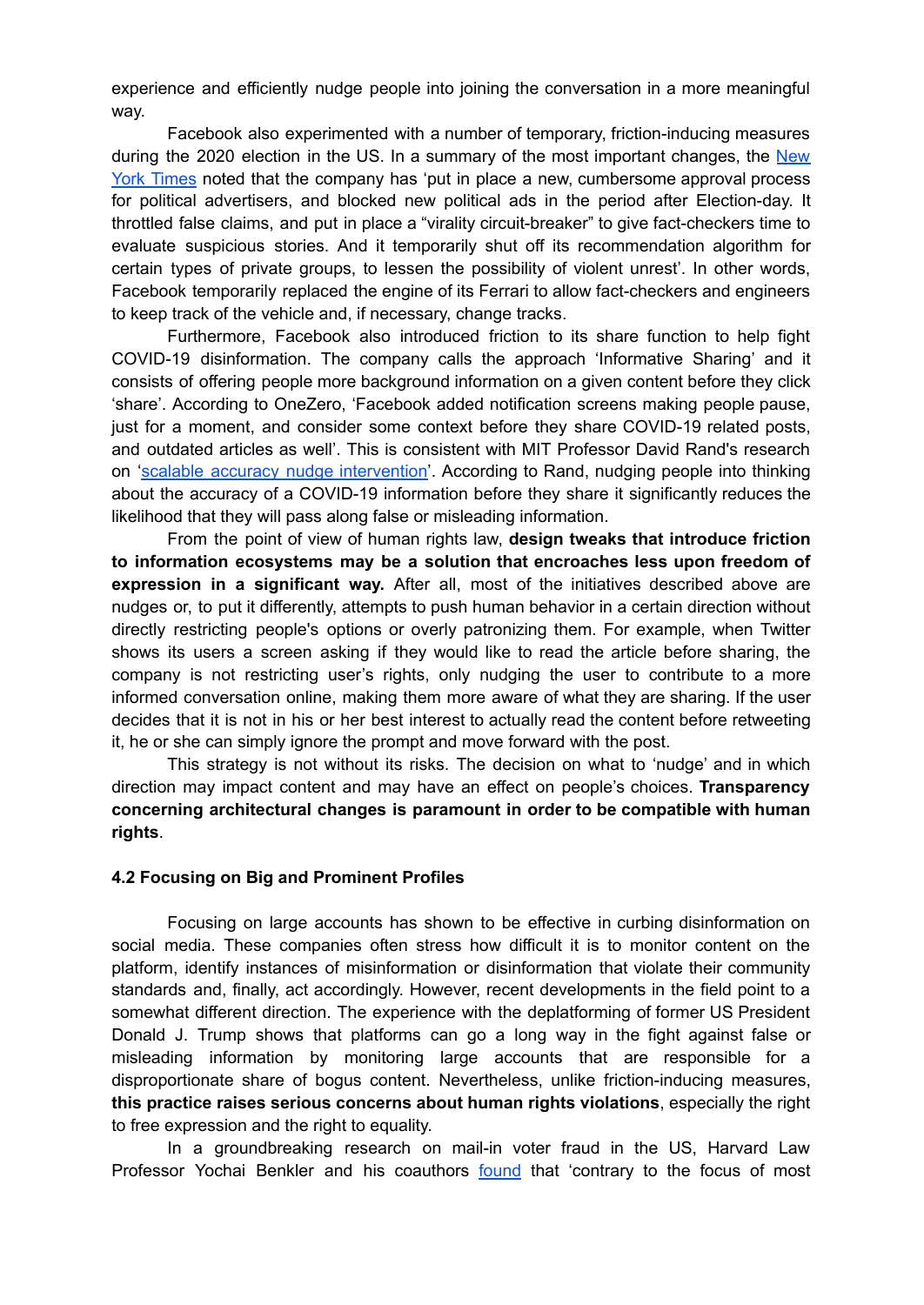contemporary work on disinformation, [the mail-in voter fraud disinformation campaign] was an elite-driven, mass-media led process. Social media played only a secondary and supportive role.' According to the study, Donald J. Trump gamed the information ecosystem and turned mass-media outlets into purveyors of his elaborate lie of electoral fraud. Trump achieved that 'by using three core standard practices of professional journalism [...]: elite institutional focus (if the President says it, it's news); headline seeking (if it bleeds, it leads); and balance, neutrality, or the avoidance of the appearance of taking a side.'

The results of this study point to a difficult situation, they suggest that the problem of elite-driven, mass-media disinformation cannot be solved by fact-checking or algorithm-tweaking by social media platforms. Although the authors of the study do not venture this far off, one plausible conclusion is that, in order to effectively curb widespread disinformation campaigns like Trump's voter fraud allegations, social media platforms should find ways to neutralize the source. Albeit for different reasons, Facebook, Twitter and other platforms suspended Trump for an indefinite period of time after the former US President incited a violent mob against Congress on January 6, 2021. Following 'the great deplatforming', the [Washington](http://washingtonpost.com/technology/2021/01/16/misinformation-trump-twitter) Post noted that several independent research institutes came to a similar conclusion: online misinformation about the election dropped drastically.

A study by Zignal Labs, for example, found that election misinformation dropped 75% after Trump lost access to his social media accounts. As the Washington Post article states, 'the research by Zignal and other groups suggests that a powerful, integrated disinformation ecosystem - composed of high-profile influencers, rank-and-file followers and Trump himself - was central to pushing millions of Americans to reject the election results and may have trouble surviving without his social media accounts'. To be sure, this raises an important question: how far social media platforms should go to curb disinformation campaigns? It seems clear that deplatforming Trump for good is an effective measure against false or misleading information about electoral fraud, but is it proportionate *vis-à-vis* the right to free expression? Although we do not have an answer yet, we believe that the Special Rapporteur's annual thematic report should acknowledge this tension.

Moreover, the focus on large accounts also **raises a question of equality**. On the one side, the most obvious point is that social media platforms would need to apply their community standards in a non-congruent way, restricting the speech of prominent figures on the platform while smaller accounts may get a pass. But, on the other side, the deplatforming of Donald J. Trump also shows how platforms may be willing to act in the US - where, if they fail, their reputation is more vulnerable - but not necessarily in other countries where they may have less to lose keeping accounts up. Although other world leaders have been accused of using social media accounts to sow division and even promote violence, not all had their 'digital megaphones' restricted. For example, as Tom Phillips noted in his piece for The [Guardian](https://www.theguardian.com/media/2021/jan/17/trump-social-media-ban-jair-bolsonaro-narendra-modi), 'calls for action have been particularly loud in Brazil, which has been led since 2019 by Jair [Bolsonaro](https://www.theguardian.com/world/jair-bolsonaro), a far-right tweeter-in-chief who basks in portrayals as the "tropical Trump". Nonetheless, despite the accusations of repeatedly using social media to undermine democracy and incite violence and spread [misinformation,](https://www.businessinsider.com/twitter-trump-banned-bolsonaro-modi-india-brazil-populists-2021-1) the Brazilian president's social media accounts remain active.'

There is an important tension upholding freedom of speech and finding ways to restrict significant vocal accounts that are accused of or are actually spreading disinformation. Yet, it is important to highlight that it may

#### **5. Civil society initiatives**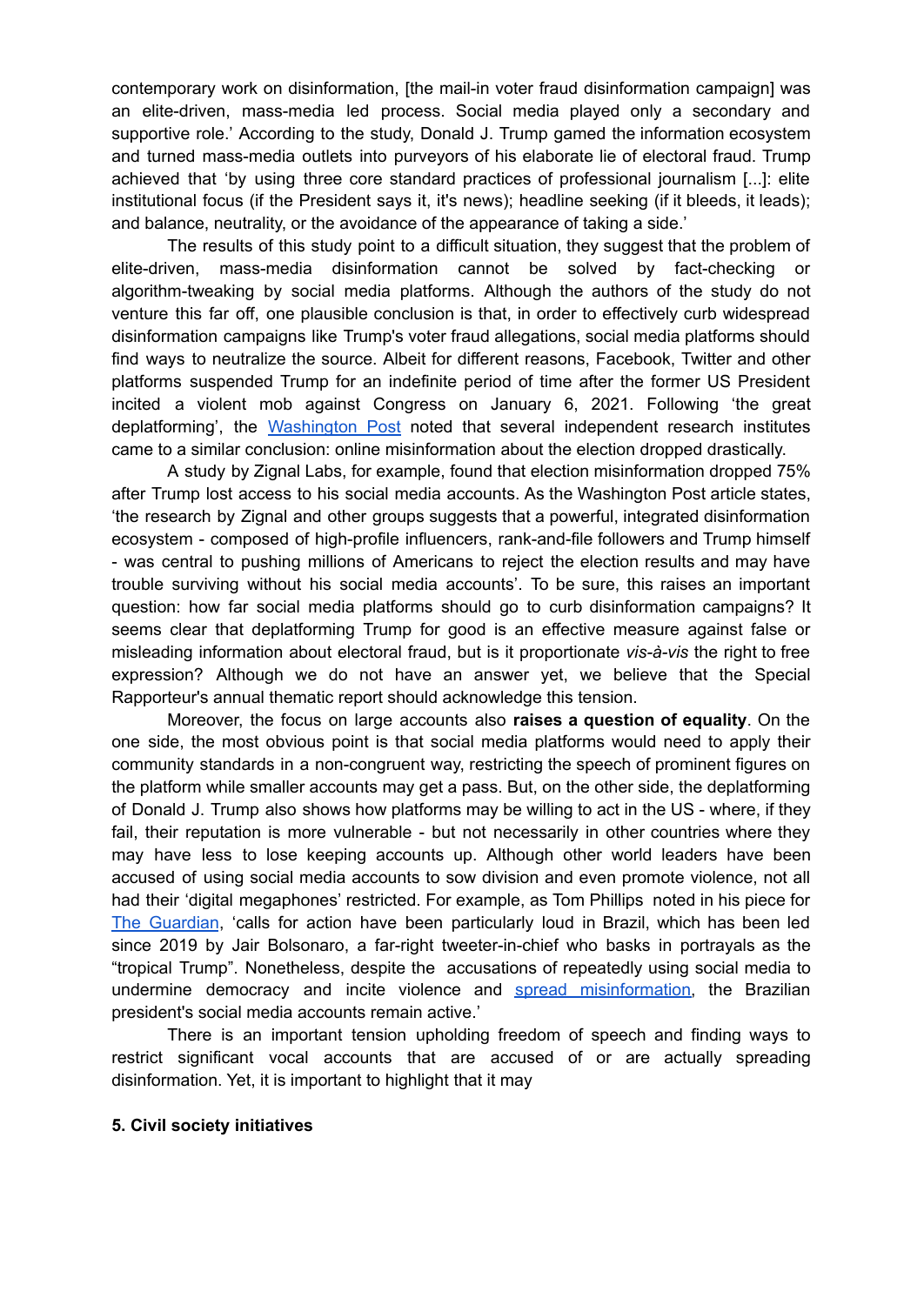Civil society organizations have a prominent role in curbing disinformation while enhancing human rights. Media literacy initiatives are of significant importance in the efforts to deal with disinformation, particularly when they congregate different stakeholders.

## **5.1 The Brazilian Superior Electoral Court's Confronting Disinformation Program**

One promising initiative was launched by the Brazilian Superior Electoral Court (TSE in its Portuguese acronym). TSE's Confronting [Disinformation](https://www.tse.jus.br/imprensa/noticias-tse/2019/Agosto/tse-lanca-programa-de-enfrentamento-a-desinformacao-com-foco-nas-eleicoes-2020) Program aiming at the 2020 Brazilian elections adopted a multistakeholder approach. The Program was [supported](https://www.tse.jus.br/imprensa/noticias-tse/2020/Outubro/parceria-contra-a-desinformacao-reune-57-instituicoes-publicas-e-privadas) by 57 [institutions,](https://www.tse.jus.br/imprensa/noticias-tse/2020/Outubro/parceria-contra-a-desinformacao-reune-57-instituicoes-publicas-e-privadas) including political parties and public and private entities.

The program was organized under different strategies, of relevance are: (i) Media and Information Literacy; (ii) Containment of Disinformation; (iii) Identification and Disinformation Check; (iv) Improvement of the Legal Order; and (v) Improvement of Technological Resources. The full description of the program and its strategic plan can be found in Portuguese [here](https://www.justicaeleitoral.jus.br/desinformacao/arquivos/Programa_de_enfrentamento_web.pdf).

A fact-checking coalition was formed for the elections. The news from a group of nine checking agencies was published on the 'Fact or [Rumor'](https://www.justicaeleitoral.jus.br/fato-ou-boato/#) page, available on the Electoral Justice Portal.

Additionally, the program has partnered with four of the world's largest social media and messaging platforms - Google, Facebook, Twitter and WhatsApp. For example, in the case of [Google,](https://www.tse.jus.br/imprensa/noticias-tse/2020/Outubro/tse-firma-parceria-com-google-para-combater-desinformacao-nas-eleicoes-2020) voters seeking information about the elections found at the top of the search results reliable and publicly useful content prepared by the Electoral Justice.

The partnership between the **Electoral Court and [WhatsApp](https://www.tse.jus.br/imprensa/noticias-tse/2020/Dezembro/tse-e-whatsapp-apresentam-resultados-da-parceria-para-combate-a-desinformacao-apos-as-eleicoes-2020)** to fight the mass firing of messages in the 2020 Elections gave citizens the power to denounce these illegal practices that can unbalance the electoral process.

During the electoral period, from September 27 to November 29, a platform was created for receiving reports of accounts suspected of sending massive amounts of disinformation messages. It received 5,180 reports, 199 of which were dismissed as unrelated to the elections. After this first filter, the Electoral Court sent 4,981 reports to WhatsApp, to check for possible violations of the app's Terms of Service.

After a preliminary review to remove duplicate or invalid numbers, WhatsApp identified 3,527 valid accounts and banned 1,042 numbers (29.5%) for violating its Terms of Service. Of the total banned accounts, more than 64% were blocked proactively and automatically by the WhatsApp integrity system, even before being reported.

The creation of the "Electoral Dispatch on WhatsApp", a chatbot developed free of charge by Infobip to facilitate access to reliable data on the elections, was also important for the Electoral Court to disseminate relevant information to Brazilian voters. During the electoral period, this channel had more than one million unique users and more than 18 million messages were exchanged with the robot within the application.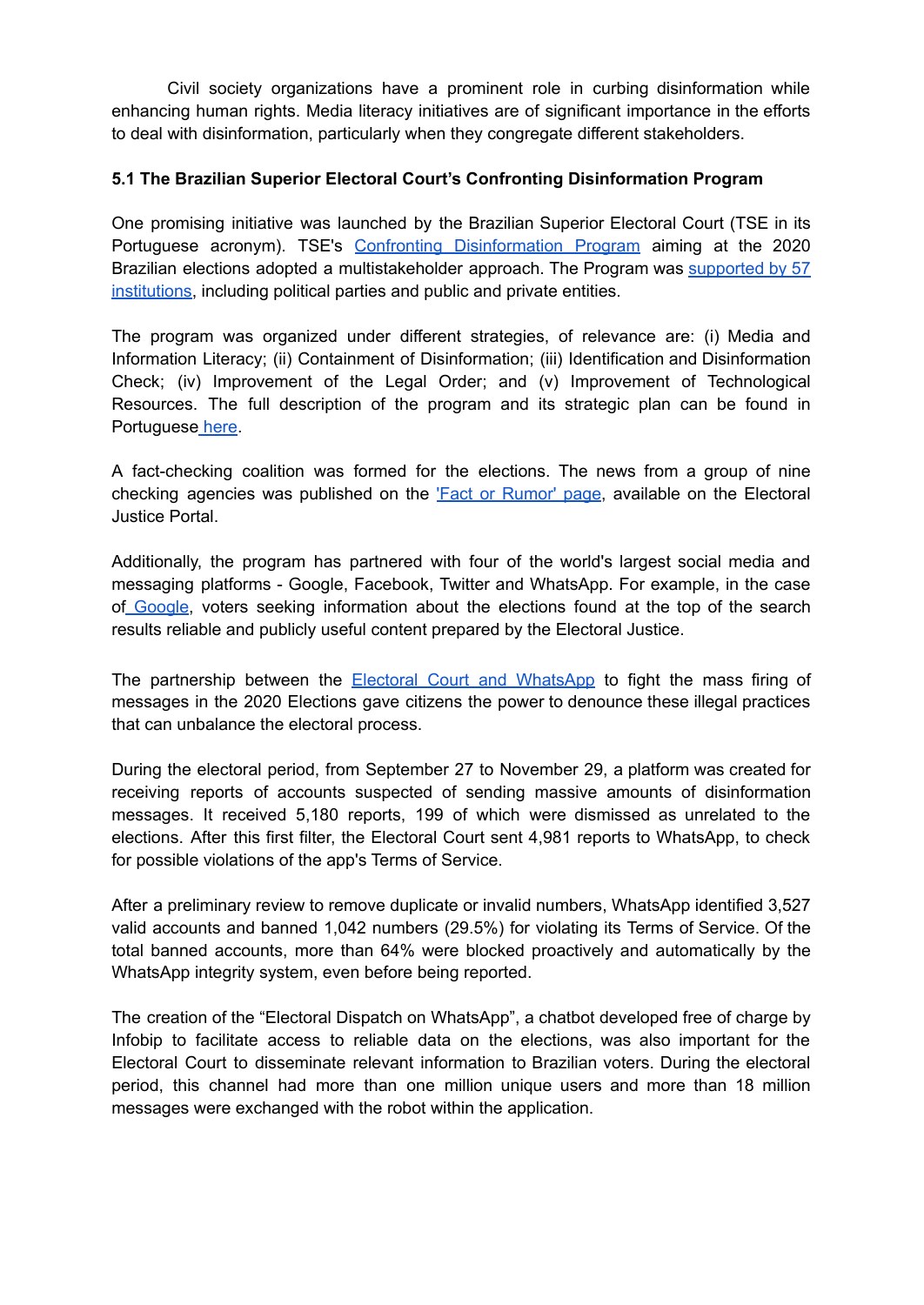Such **multistakeholder partnerships may have an impact on protecting rights as they expedite action and provide an opportunity for different actors to do their part and be heard.**

#### **5.2. Civil Society media literacy initiatives:**

As highlighted by the [Inter-American](http://www.oas.org/es/cidh/jsForm/?File=/es/cidh/prensa/comunicados/2021/026.asp) Human Rights Commission, there is an 'urgent need to promote digital literacy programs aimed at developing civic skills in a perspective of democratic coexistence and with a human rights approach.' Initiatives from civil society may address this very *lacunae*. Several of them focus on different aspects of the phenomenon of disinformation.

'Exposing bot [disinformation](https://pegabot.com.br/) in Brazil', for instance, is an effort to ensure that people are aware of the use of robots in social media, particularly those that spread disinformation. Through an algorithm that promotes transparency on bot behavior in social media, the project strengthens ownership of internet users, civil society organizations, media organizations and policy makers to identify and contextualize disinformation campaigns. So far the project's algorithm ('Pegabot', bot catcher in English) has been used more than 100k times to check the probability of Twitter profiles being automated. Besides this, 750 members of the electoral justice system participated in trainings on disinformation and automation so they could incorporate this knowledge into dealing with electoral processes affected by disinformation.

**Hence, initiatives by third parties based on media literacy and transparency may prove to be important ways to tackle the challenges posed by disinformation.** Not only they may raise awareness about the issue, they also create resilience amongst those affected.

### **5.3. The role played by 'digital influencers'**

'Digital influencers' <sup>4</sup> are central to today's information ecosystem. In social media, they are significant information producers and distributors. Spontaneously, influencers move trends and themes, they frame debates. In the Global South where a majority of the population consume their news through social media, influencers are one of the most important sources.

Initiatives aimed at raising awareness of digital influencers' role in spreading information may improve the overall information environment.

Projects such as the Brazilian 'Redes [Cordiais'](https://www.redescordiais.com.br/) which trains communicators from different niches to fight misinformation and hate speech on social media help forge a path to the future. They do not restrict rights, just the opposite, they empower not only influencers, but also the audience in a dialog on how to fight disinformation. As an example, Redes Cordiais has in 16 months brought together 109 influencers - who in total have more than 68.3 million followers - to train and discuss how to identify and translate to their public what is disinformation and hate speech online. Thus, the influencers become responsible

<sup>4</sup> In general, "digital influencer" is understood as a new type of celebrity on the Internet, a person who accumulates many followers and is able to modify the opinion or behavior of his audience.